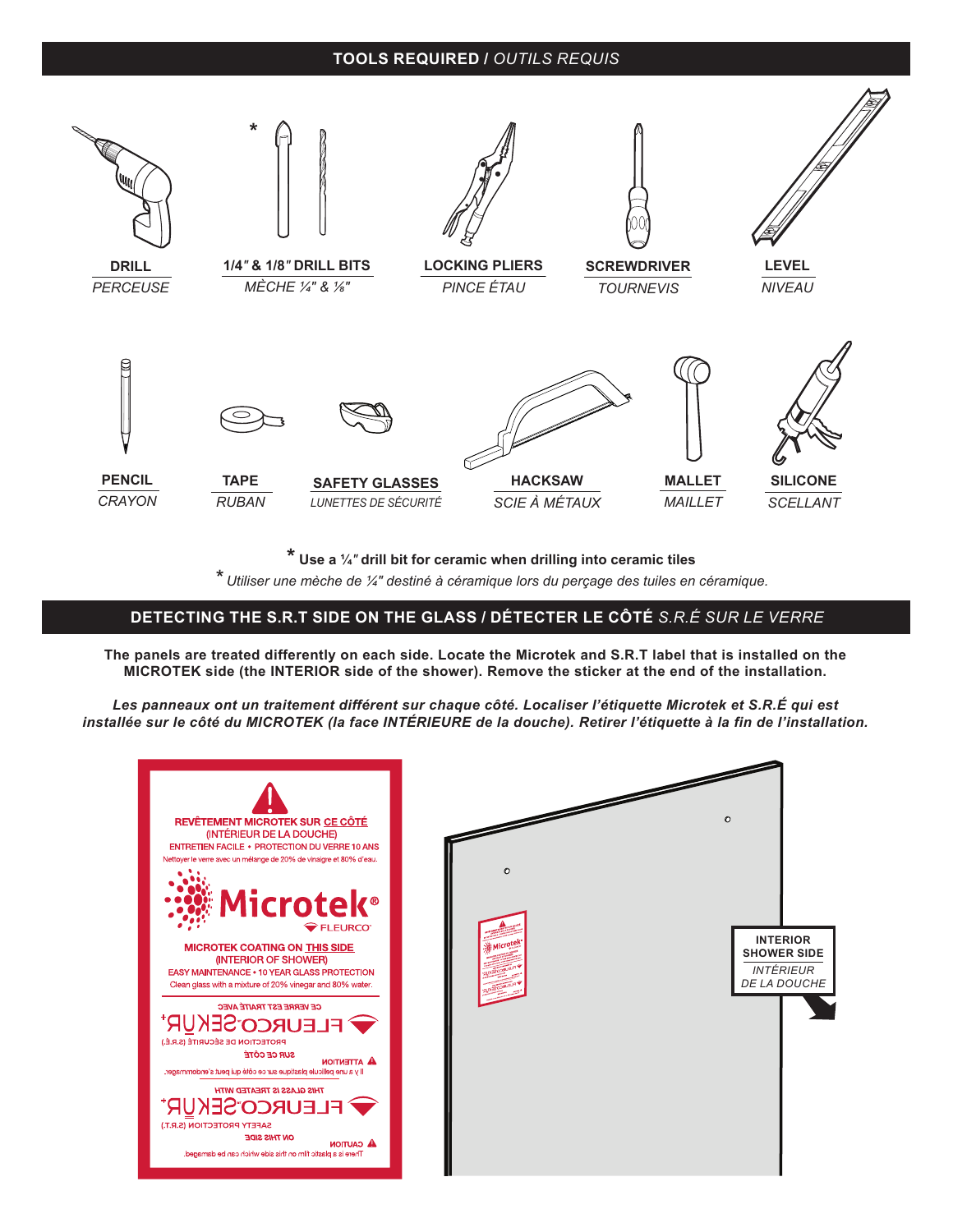## **POSSIBLE CONFIGURATIONS / POSSIBLE CONFIGURATIONS /** *CONFIGURATIONS POSSIBLES*



**NAS-BTMGUIDE-XX-L**

**NAS\_\_-\_\_-40L**

**\* This configuration is illustrated in this manual.** *\* Cette configuration est illustrée dans ce manuel.*





### **NAS-BTMGUIDE-XX-R**

**NAS\_\_-\_\_-40R**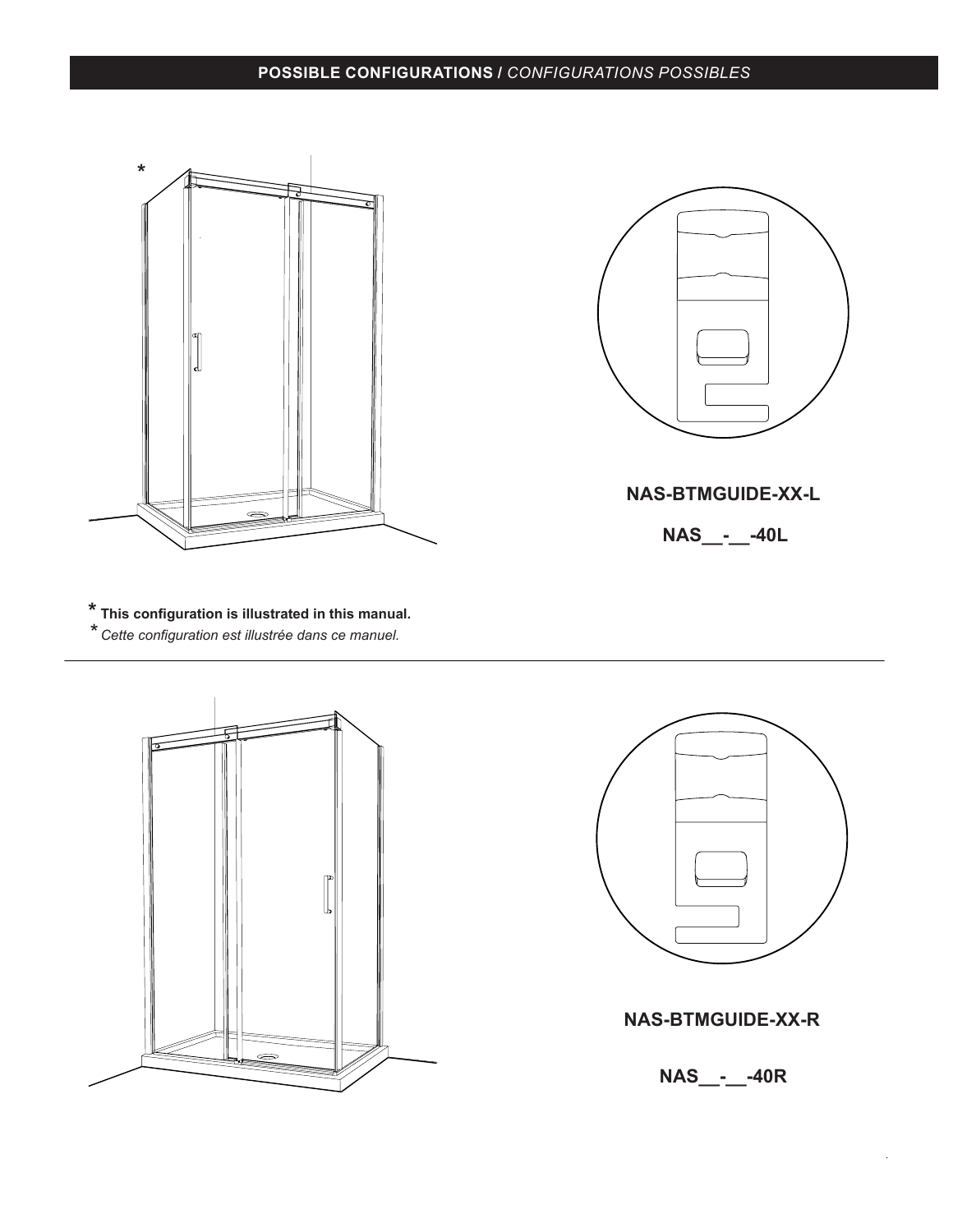# **PARTS LISTING /** *LISTE DES PIÈCES*